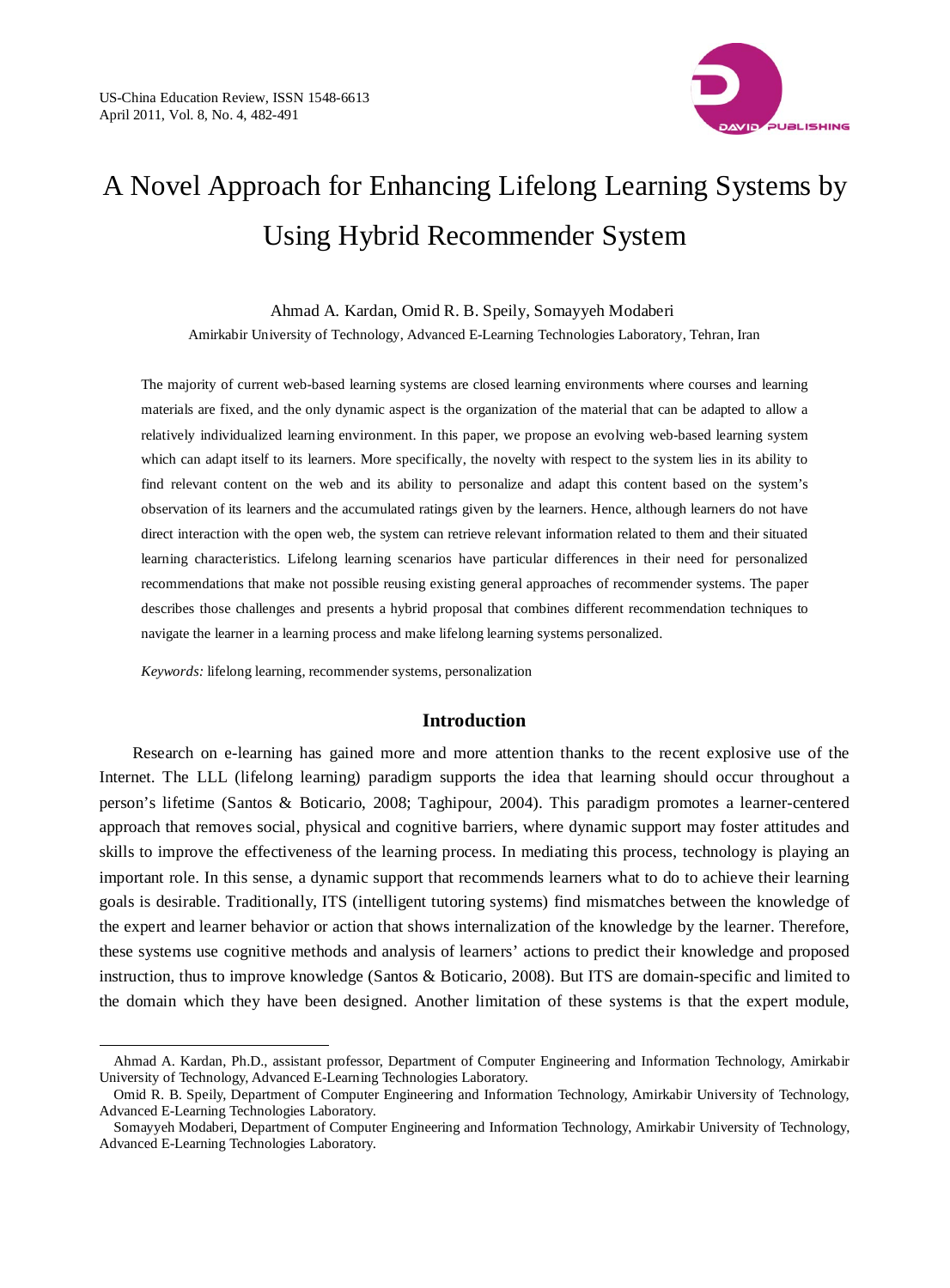which is embedded in ITS, cannot address all the possible responses to cover specific needs of each student at all learning process.

However, the majority of current web-based learning systems are static learning environments, where courses and materials are fixed, and the only dynamic aspect is the organization of the material that can be adapted to allow a relatively individualized learning environment. In this paper, because of the LLL nature, we use open LMS (learning management system) that has better usage in LLL, otherwise, systems will confront with many problems such as freshness, updating of system and inefficient content recommender. We will propose a multitasking open web-based learning system which can adapt itself not only to its learners, but also to the open web in response to the usage of its learning materials. Our system is open, in the sense that learning items related to the course could be added, adapted or deleted. Open LMS provide adding, updating or deleting learning contents that related to the course via world web. Our proposed e-learning system adapts both to learners and the open web by mediating between learners and the open web. In addition of using fixed materials, learner requirements process and system to create query for new materials related to requirements. In a traditional adaptive e-learning system, the delivery of learning material is personalized according to the learner model. However, the materials inside the system are fixed and determined by the system designer. In open lifelong system, learning materials are automatically found on the web and integrated into the system based on learners' interactions with the system. In this paper, we apply some filtering techniques that eliminate unsuitable materials that found on the web. Although learners do not have direct interaction with the open web, new or different learning materials in the open web can enrich their learning experiences (TANG & Mccalla, 2007). Other ability of our systems is working powerful in critical fields and high tolerance in unknown situation like new generation of science with related information shortage or new learner with no specification of his interests. Another superiority of our systems is suitable architecture for social networks like facebook. There are some similarities between social networks and lifelong learning, therefore, we think social networks can be used in learning. We propose combination of different adapted recommendation algorithms to address lifelong systems requirements. In this approach, the LLL system should be domain-specific, for example, "information technology LLL system" or can be developed as the social education network. Users can join the system according to their requirements and interests, and then the system guarantees that its user can get all new content recommendations based on their characteristics.

The organization of the paper is as follows: In section 2, we overview the related work done in recommender systems in LLL, focusing more on recent systems. We introduce our solution including high level architecture and required details in section 3. The conclusion of the paper comes in section 4 along with some recommendations for future work.

#### **Related Work**

Work of LLL systems is in the initial stage, but it is improving quickly. Santos and Boticario (2008) introduced inclusive scenarios of recommender systems and LLL and proposed recommending strategies for LLL. Drachesler, Hummel, and Koper (2008) proposed a combination of memory-based recommendation techniques that appear suitable to realize personalized recommendation on learning activities in context of e-learning. As described earlier, our proposed e-learning system makes individualized recommendations of materials for learners chosen from a dynamically evolving paper repository. There are several related works concerning tracking and recommending technical papers. Basu, Hirsh, and Cohen (2001) defined the paper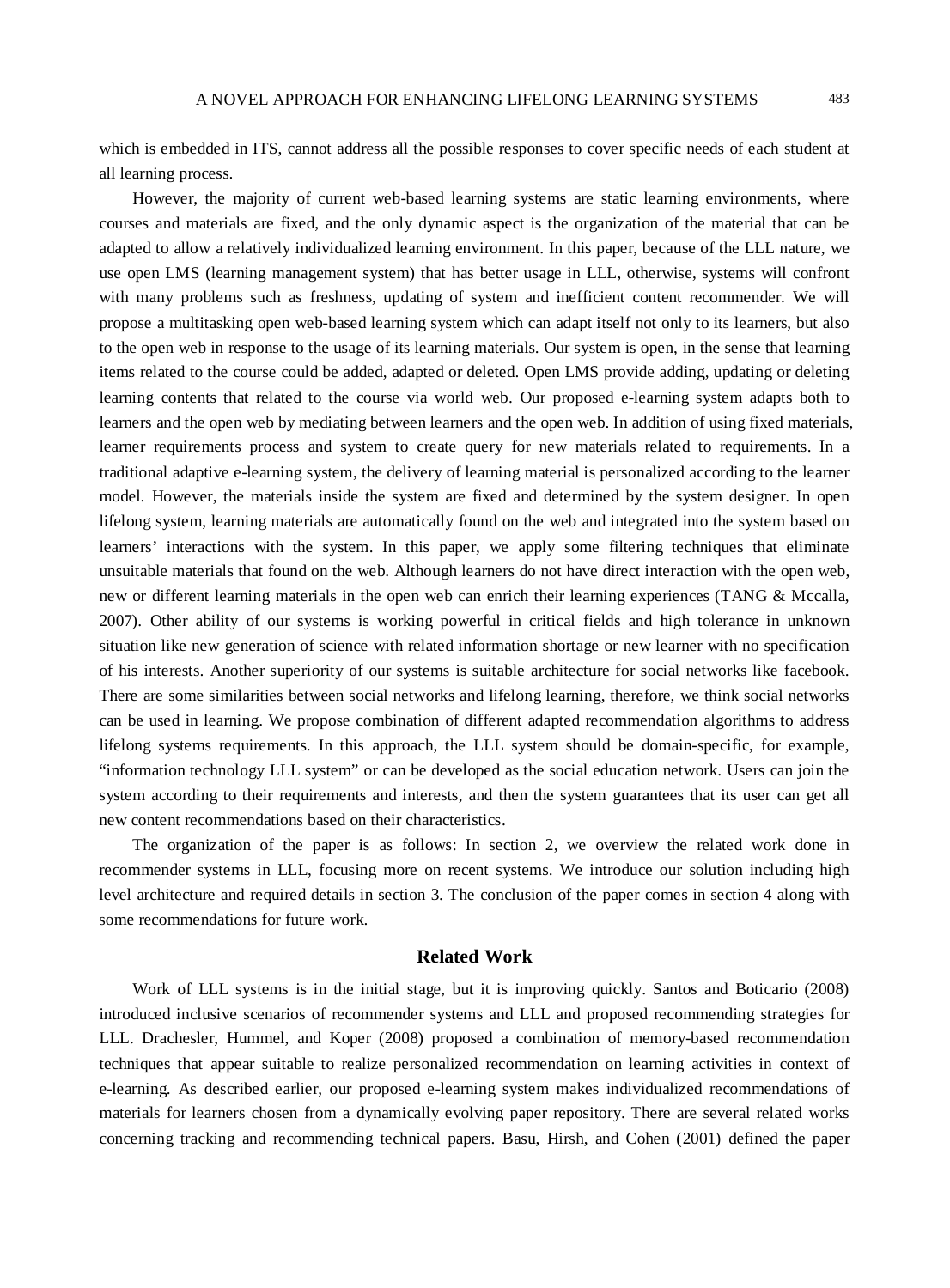recommendation problem as: "Given a representation of my interests, find me relevant papers" (pp. 231-252). They studied this issue in the context of assigning conference paper submissions to review committee members. Reviewers do not need to key in their research interests as they usually do, instead, a novel autonomous procedure is incorporated in order to collect reviewer-interested information from the web. Bollacker, Lawrence and Giles (1999) refined CiteSeer, through an automatic personalized paper tracking module which retrieves each learner's interests from well-maintained heterogeneous learners' profiles. Woodruff, Gossweiler, Pitkow, Chi, and Card (2000) discussed an enhanced digital book with a spreading-activation mechanism to make customized recommendations for readers with different types of background and knowledge. McNee et al. (2002) investigated the adoption of collaborative filtering techniques to recommend papers for researchers. They did not address the issue of how to recommend a research paper, but rather, how to recommend "additional" references for a target research paper. In the context of an e-learning system, additional readings in an area cannot be recommended purely through an analysis of the citation matrix of the target paper, because the system should not only recommend papers according to learners' interests, but also pick up those not-so-interesting-yet pedagogically suitable papers for them (McNee et al., 2002). In some cases, pedagogically valuable papers might not normally be of interest to learners, and papers with significant influence on the research community might not be pedagogically suitable for learners. Therefore, we cannot simply present all highly relevant papers to learners, instead, a significantly modified recommending mechanism is needed (TANG & Mccalla, 2007; Iglesias, Martinez, Aler, & Fernandez, 2009).

# **Proposed Approach**

E-learning introduces another learning channel that services without any restrictions on time and space, and engages in distance-based, non-synchronized learning activities. However, in most e-learning platforms, convenience offered by digital knowledge content is more emphasized than integrating suitable learning theory into the e-learning, neglecting learning theory and practice. Consequently, these platforms do not have the ability to enable the learners to solve problems and are limited to provide services of teaching materials management but not sufficient practical knowledge required for solving students' learning problems. Although e-learning easily provides learning resources, without taking into account the characteristics of problems being encountered, the large amount of learning resources will result in cognitive overload or disorientation. Problem-solving is knowledge intensive. It involves three activities, including acquiring relevant knowledge to identify the core causes of a problem, developing solutions and taking appropriate actions to solve the problem (Iglesias, Martinez, Aler, & Fernandez, 2009). According to these activities, this paper introduces problem based on the architecture which indicated in Figure 1.

This paper proposes two stages of processing: (1) online; and (2) offline. In offline stage, contents should be organized in the conceptual clusters according to the concept that they explain. In order to make our solution both general and applicable, we chose to exploit hierarchical and conceptual document clustering which can provide us with semantic relationships between pages without the need of a specifically devised ontology concept hierarchy or manual assignment of concepts to pages. An important factor in our selection is the ability of the method to perform incremental document clustering, since we prefer to come up with a solution that is able to cope with the changes in the web site content and structure and solve "the new item" problem that familiar with many of recommendation algorithms. To map pages to higher level concepts, we used the WebDCC (Web Document Conceptual Clustering) (Taghipour, 2004; Bobadilla, Serradilla, Hernando, &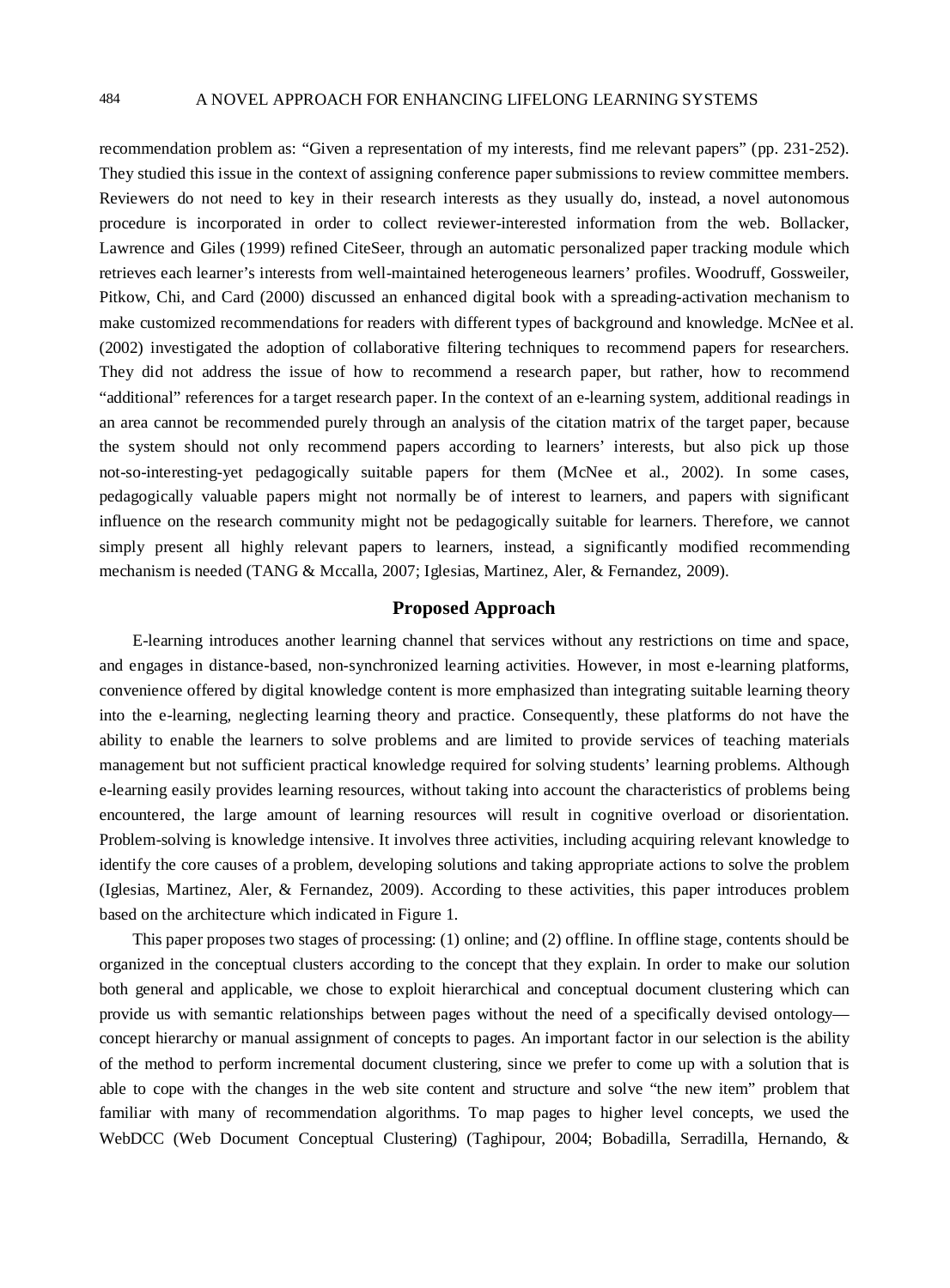MovieLens, 2009) clustering algorithm on the web pages. It is an incremental hierarchical clustering algorithm, which is originally invented to deduce users' needs, and falls in the category of conceptual clustering algorithms as it assigns tags to each cluster of documents. We apply this technique to organize our documents similar to the manner in which they are assigned to nodes of a concept hierarchy (Taghipour, 2004). We can do all these activities in offline stage. In online stage, we propose conversional method between learners and system.



*Figure 1.* Proposal for combining recommending techniques in LLL.

Learners that join to this system regularly receive contents from LLL systems. At every specified time (for example, once in a month), system sends a questionnaire to its members. When a member or learner receives that questionnaire, they send them back to system after answering. By analysis of the learners' answers, system can recognize learners' needs and which part of learners' information should be updated. This analysis assigns to the unit of answering analysis. After the capturing of the learners' needs, systems should map needs to the related cluster of concept in concept hierarchies. Unit of content selection selects suitable content from whole cluster that recognized in the unit of "finding cluster of concept" as discussed before. Suppose that there are several clusters, such as "electronic commerce" in "information technology" LLL system, and this cluster includes different types of contents (journal papers, conference papers and technical report), publishing date and quality levels, we need the method to select suitable content between various types of contents in the cluster. For selecting the suitable content, we introduce hybrid solution that is specified particularly for LLL systems which is discussed in next section. This paper extends our previous method that discussed in (Ahmad, Kardan, Omid, Speily, & Somayye, 2009).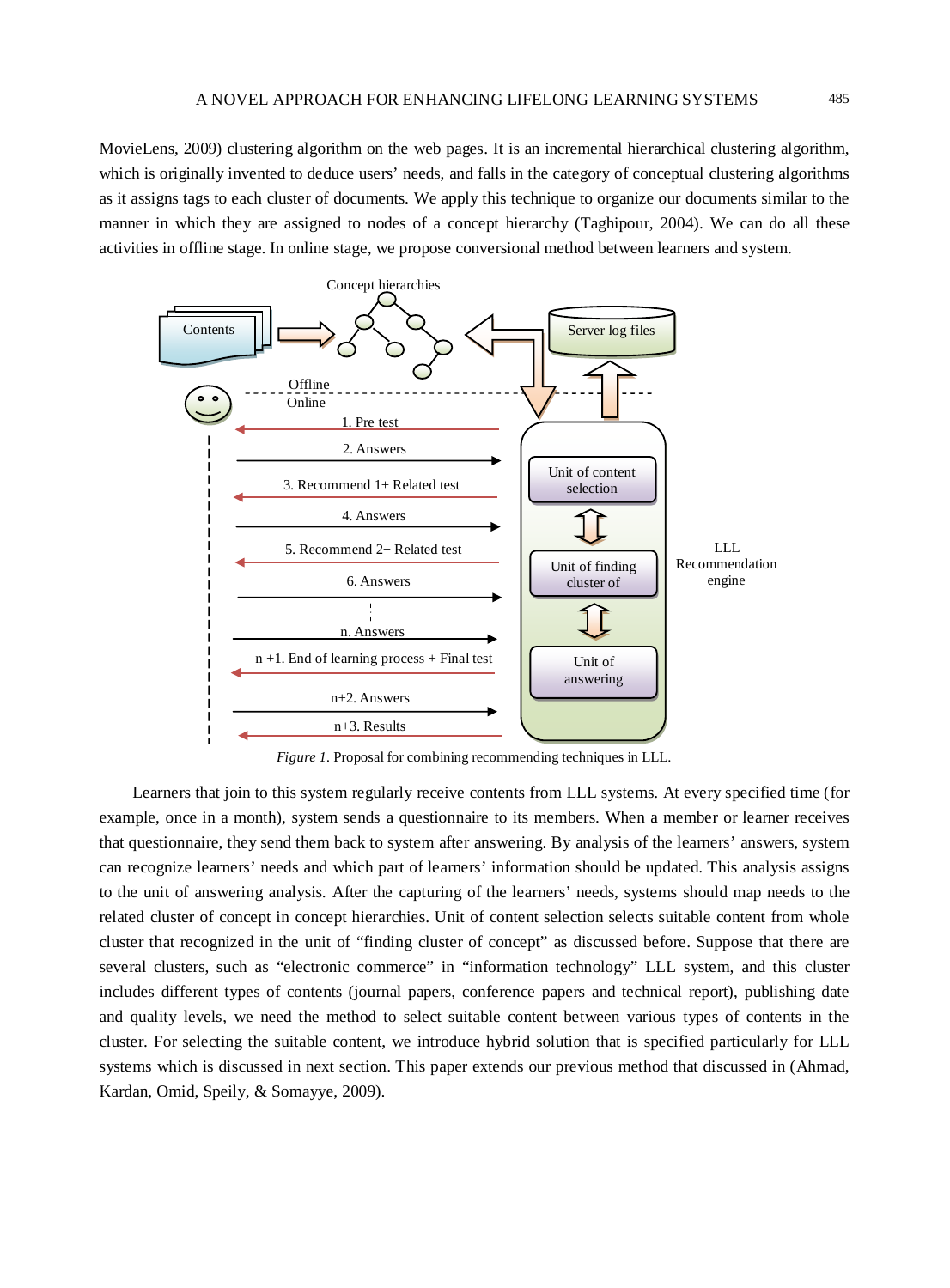#### **LLL Recommendation Engine**

We describe our system in four phases (see Figure 2): (1) input; (2) process; (3) output; and (4) feedback processing. Input phase includes three types of inputs: (1) Candidate items are contents that recommender systems select "n" number of them for recommendation; (2) Actors that include four types of roles; and (3) The input information, such as learner models, friend weights, learning map, and so on. In process phase to make recommendation, all inputs are processed. Recommended items are presented to the learner, and his/her feedbacks are collected in the output phase. Finally, by processing feedbacks, system can update itself to predict and recommend better. Feedback processing phase provides restoration by reforming learner modeling, friends' weight and other related essential information to increase system accuracy. Our proposed approach summarized in Figure 3 with more details.



*Figure 2.* Concept model of our proposal.

**Input phase.** In this phase, actors have four roles, including learner, friends, group member and teacher. Friends are learners that directly interact with targeted learner. Interests and opinions of his/her friends, according to their similarity to targeted learner, have different weights. These weights are applied in producing recommendation. Another role is group member that indirectly interacts with targeted learner, and system uses them to give more accurate recommendations. If a group member's interests and opinions are similar to targeted learner, the system will recommend him/her to add this member as a friend. By increasing number of friends and updating their weight, a better clustering is made, and consequently, system accuracy is increased. Also, this method works well when learner has few friends. Another role is teacher who has enough knowledge about the discussed topics in learning group. System can make a learning group without a teacher (a teacher can be an intelligent agent). This is a notable attribute of system, especially when learning group topic is very new or advanced, and an adequate teacher can not be found. Most important teacher works in this system listed as follows:

(1) Learning contents recommendations;

(2) Submission of recommendation when the system recommendation value is bellow 2 (Recommendation value is a parameter from 0 to 5 and calculates at the time of proposing it);

(3) Submission of learners' annotation or summarization after they study learning content.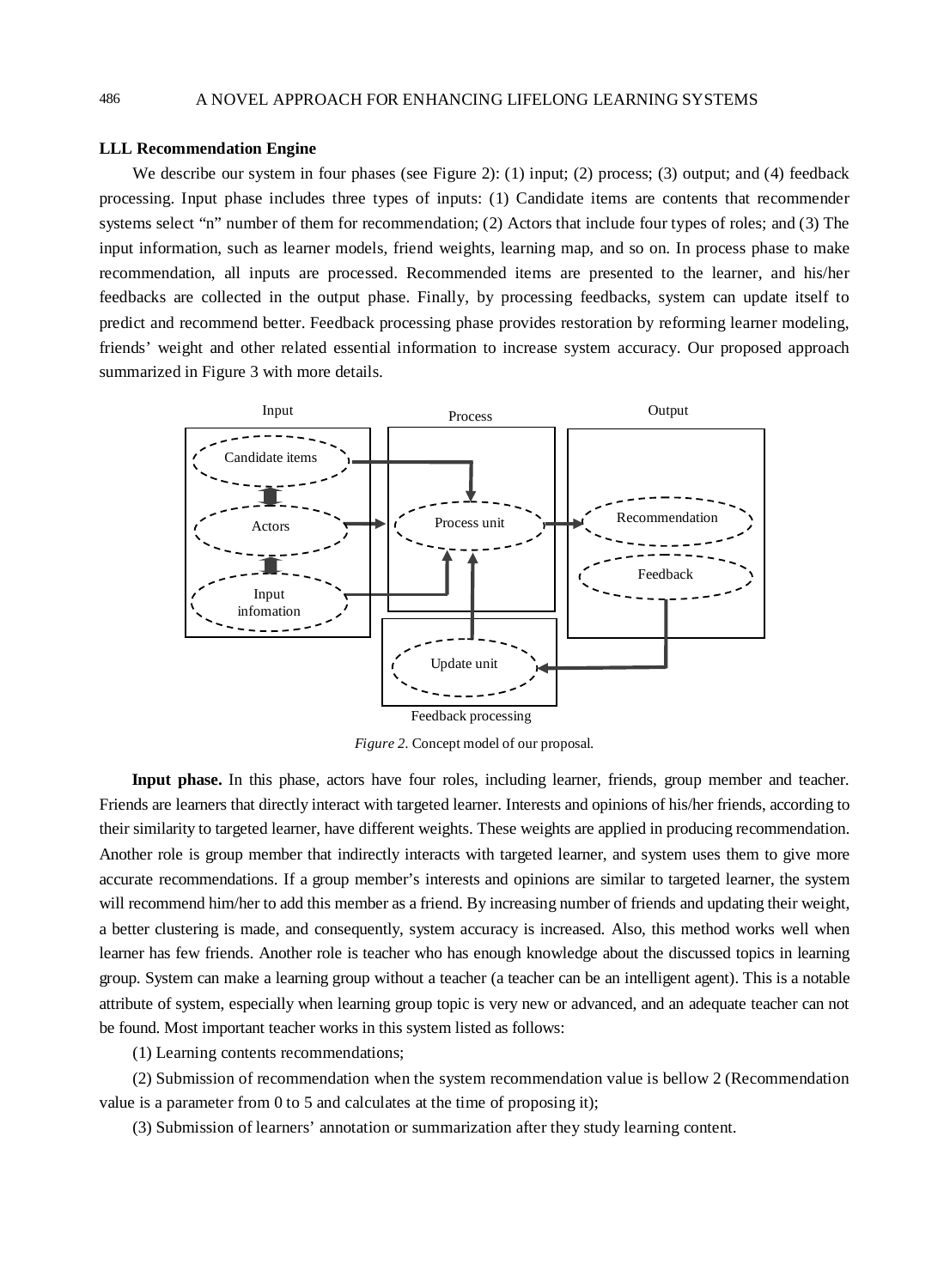

*Figure 3.* Proposal for combining recommending techniques in LLL.

One of the important elements in lifelong learning system is the learner modeling. Because of accuracy and efficiency of two partial learner modeling methods (Kardan & Einavypour, 2008), we use a modified version of it. Figure 4 shows an overall view of proposed learner modeling approach. At first, system does not have any idea about learner, therefore, to accomplish this problem, it uses questionnaire and inviter learner model. For joining learning group, each learner should have invitation from members of the learning group. Also, he/she can alternatively answer the questionnaire, including questions about a learner's individual information, such as age, geographical location, religion, educations, etc., as well as questions about the relation between the learner and members who invite him/her, such as how much he/she knows inviters, how he/she be familiar with them, etc..  $TLM_0$  (Temporary Learner Model) shows a learner's temporary model at first stage (Iglesias et al., 2009).



*Figure 4.* Learner modeling.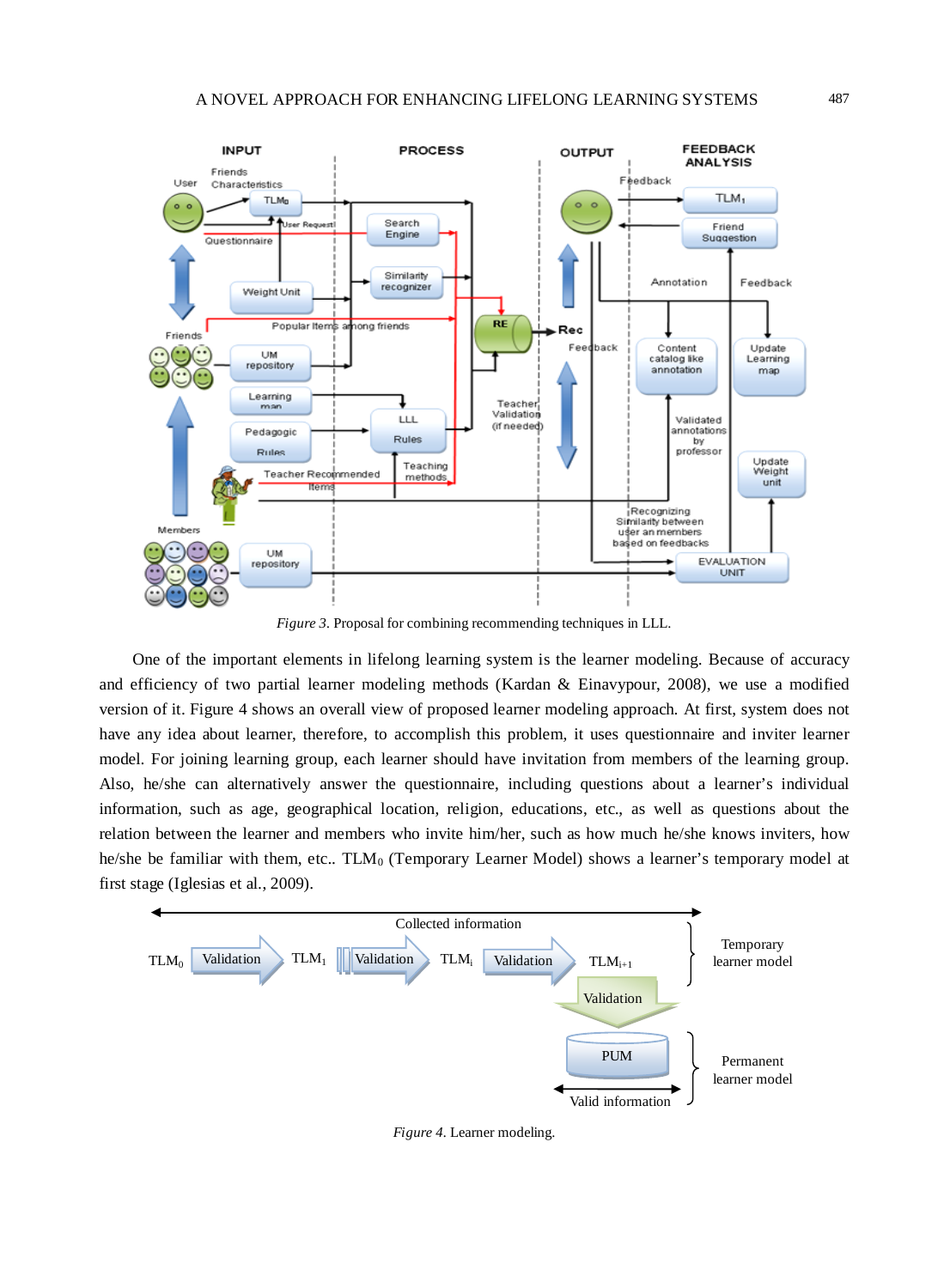After a learner's interaction with system, system validates  $TLM<sub>0</sub>$  with considering learner's feedbacks. According to the differences between the learner model and real learner's activity,  $TLM_0$  is updated to  $TLM_1$ which is the learner's temporary model at the second stage. This process repeats "n" times, the value of "n" relates to system efficiency, and then  $TLM<sub>n</sub>$  which is the learner's temporary model at the last stage and converts to the learner's permanent model.

We propose ranking and tagging paper based on paper publication time, paper level according to learner (beginner, average and expert) and method of teaching. Learning map has conceptual correlation with pedagogical rules. This map is saved for every learner and helps them to see their learning process. System by using this map, finds which content has been learned. Learning map can be visited by every friend to know new activities in the group (see also sample learning map in Figure 5).



*Figure 5.* Learning map indicates records about user's activities.

**Process phase.** All processes and recommendation are done at this phase. We propose a mixture approach for making recommendation in lifelong learning systems. In contrast to common approaches that work with limited amount of content, our proposed approach let learners contact with universal web and search needed content through web at time of learning process. CF (collaborative filtering), as the most important methods in recommendation, is not proper approach for lifelong learning system, because the LLL nature is working with varied and very detailed information. So when system has information leakage about learners preferences, it cannot work well. This situation in LLL is more probable. To accomplish this weakness, we mix it by an efficient approach that does not need many learner feedbacks. Like (Iglesias et al., 2009) reinforcement learning is used for filtering presented documents and information to learner, in this system, the WAIR (Web Argent for Information Retrieval) is used.

This architecture includes learner interface agent, information filtering agent and information retrieval agent, and with using search engines and learner profiles, it receives documents for learners. The main point of this system is constructing and updating learner profile. The profile at first is made of some key words, such as learner inputs and general learner characteristic, like language, educations, intelligence and other things which is gotten by him/herself or by his/her friends. These key words are updated during learner and system interaction and by receiving learner feedbacks. Updating includes adding new words to profile, omitting some key words and changing learner profile key words weight. Formally, learner profile is a vector of weight like the following vector: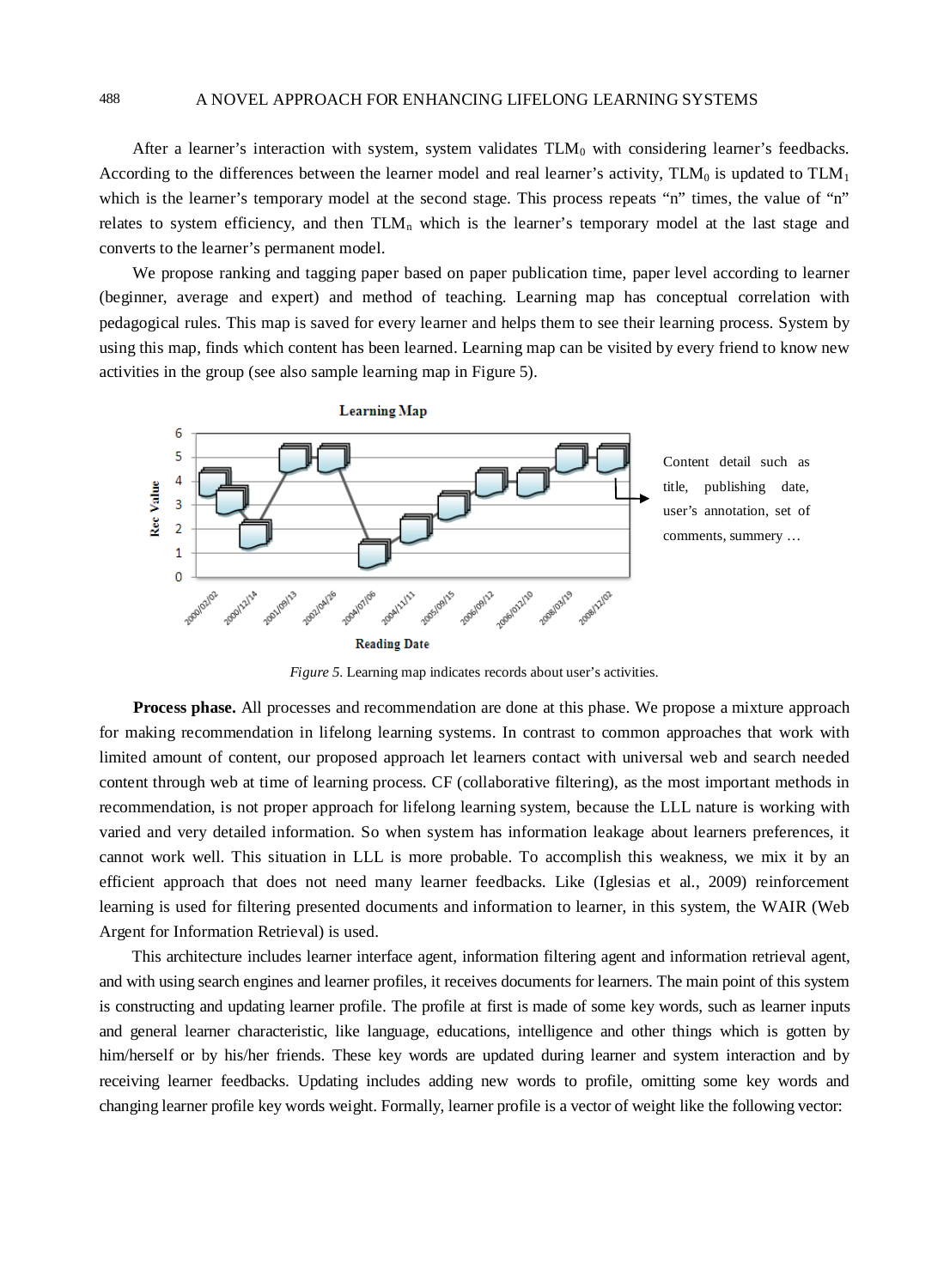$$
W_p \approx W_{p,1}, W_{p,2}, ..., W_{p,n} \tag{1}
$$

 $w_{p,k}$  is equal to weight of word "k" and  $||w_p|| = 1$ . According to the profile, WAIR sends a query to search engines that every word existence probability is related to its weight in profile after receiving documents. Rank of each document like "I" for profile "p" calculates according to two vector cosine. For system learning, implicit and explicit feedbacks is received. Implicit feedback  $R_E(i)$  that is received at the beginning of system work is the points learners give to documents. Explicit feedbacks  $R<sub>i</sub>(i)$  includes a learner's study time, and the links is followed by learner. Reward for each document is made of the combination all this rewards:

$$
r_i = \delta R_E(i) + (1 - \delta)R_I(i)
$$
\n(2)

Based on this reward, learner's profile updates as follow:

$$
w_{p,k}^{(i+1)} = w_{p,k}^{(i)} + \beta r_i I(x_{i,k})
$$
\n(3)

In above formula,  $I(X_{ik})$  is a threshold function that its output is 0, 1 and -1. After results are gained, contents are revised from the point of LLL rules. If any content contravenes LLL rules, they will be omitted. LLL rules made of learning rules and teaching methods is proposed by teacher according to learning map. Some sample of LLL rules come as follows:

LLL rule validation (learner's profile, content profile) (If (level of content  $i = A$ ) and (intelligence of learner = 40), then reject content; If (language of content  $I = "English")$  and (language of learner  $= "Farsi")$ , then reject content; If (mastery level of learner  $= A$ ) and (Date of publishing content  $= 1990$ ) then reject content....)

This conversational approach, which iterates until learners correct answers number, is more than specific threshold. If a learner's correct answers are more than specific threshold, the system sends a message of ending learning process to the learner.

In addition, recommendations are gained from learner search, by investigating friend uses and finding similarity between learner and their friends, so recommendations are produced based on CF (collaborative filtering). An important point in CF used in our approach is the way of weighting to friends recommend. As mentioned before, learner weights are kept in one place, and at time of using CF, these weights are used for assigning similarity. Like previous way, the results of this approach are checked by LLL rules. Another list belongs to teacher recommendations. The teacher, according to his/her content and learners' recognition, recommends to learner. These recommendations are checked by LLL rules to minimize human errors. Relations with the recommendations are checked are as in Table 1.

#### Table 1

| Relations With the Recommendations                                                                                          |                |
|-----------------------------------------------------------------------------------------------------------------------------|----------------|
| Search items = $\{I_i, I_j, , I_m\}$                                                                                        |                |
| Professor proposal = $\{I_i, I_i, \}$                                                                                       | Input          |
| Freinds popular items = $\{I_a, I_r, I_o, I_i, I_c, \ldots, I_s\}$                                                          |                |
| $ U_{\text{filtering}} = SI$ ; Filtering results = LLL rule validation { Filtering( $U_{\text{filtering}}$ , User profile)} |                |
| $CF$ results = LLL rule validation {Collaborative filtering (Friends popular items, Friends weight) = CF(FPI, FW)}          | <b>Process</b> |
| Professor proposal result = LLL rule validation {Professor proposal}                                                        |                |
| Rec results = (Filtering results, U CF results, U Professor proposal results $= \{I_N, I_{N-1}, I_{N-2}, , I_0\}$           | Output         |

**Output phase.** In this phase, if the value of recommendation (output of similarity recognizer unit) is bellow 2, the teacher should assign that learning content is proper or not. But if the value of recommendation is more than 2, validation is not necessary. The value 2 is an empirical quantity and has been assigned for system efficiency. The snapshot of recommendation results is shown in Figure 6.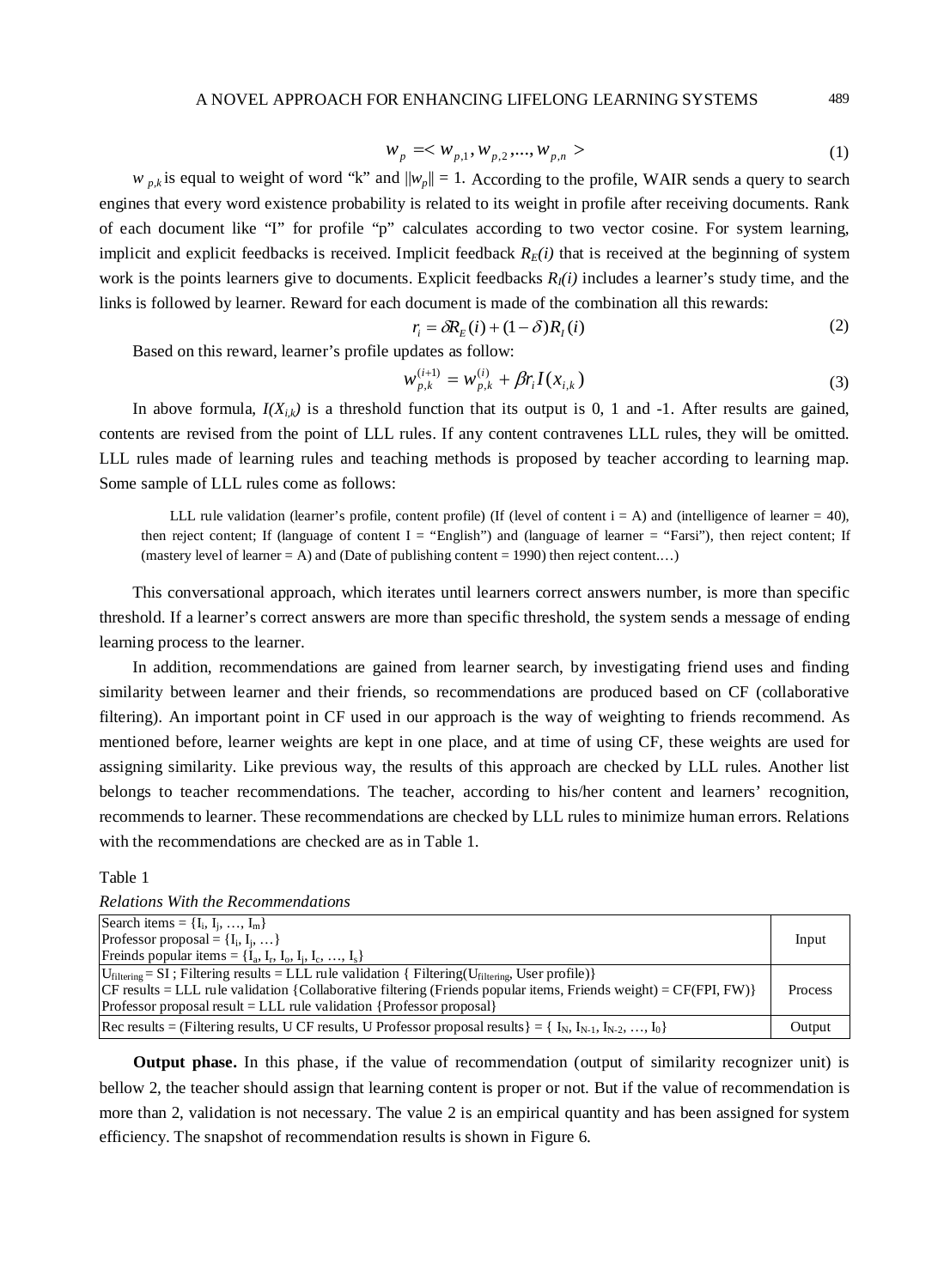

**Feedback processing phase.** This phase happens when a learner has studied learning content. System can update itself and improve its recommendations by gathering learners' feedback and analyzing it, updating learner model if it is necessary and design new learning map for learners. Feedbacks include information, such as paper level (from A to Z), edition type (weak 0, excellent 100), recommendation precise (from 0 to 100), usefulness percentage (from 0 to 100) and other things are mentioned by learners. Also, learners can annotate or summarize the content that has been studied. Every annotation is saved with its author name and is useful for other learners that want to study those papers. A learner's feedbacks make it possible to update weight of his/her friends. As friends have an important role in quality of system recommendation and modeling, by comparing learner model and other members, the system recommends most similar members to the learner as a friend, but the learner can accept or reject it.

# **Conclusion and Future Work**

Current LLL systems have been focusing on the interrelations between learners and the system. The LLL systems must track and detect learners' need, and according to this need, adapt itself to make more personalization. Based on LLL systems nature, this paper proposes novel method that provides powerful content recommendations in critical and unknown situations. In addition, three methods are discussed for improving system tolerance in the condition which system has information leakage. In this paper, we try to introduce compatible method for social networks that reuse their information, such as profile, friends and behavior, and so on. In this work, we use open LMS that help its learners to keep up to date to the dynamics of information on the web. Currently, we focus on testing proposed systems and gathering statistical data for evaluation.

#### **References**

Bobadilla, J., Serradilla, F., Hernando, A., & MovieLens. (2009). Collaborative filtering adapted to recommender systems of e-learning, knowledge-based systems. *Journal of Knowledge-Based Systems, 10*(1016).